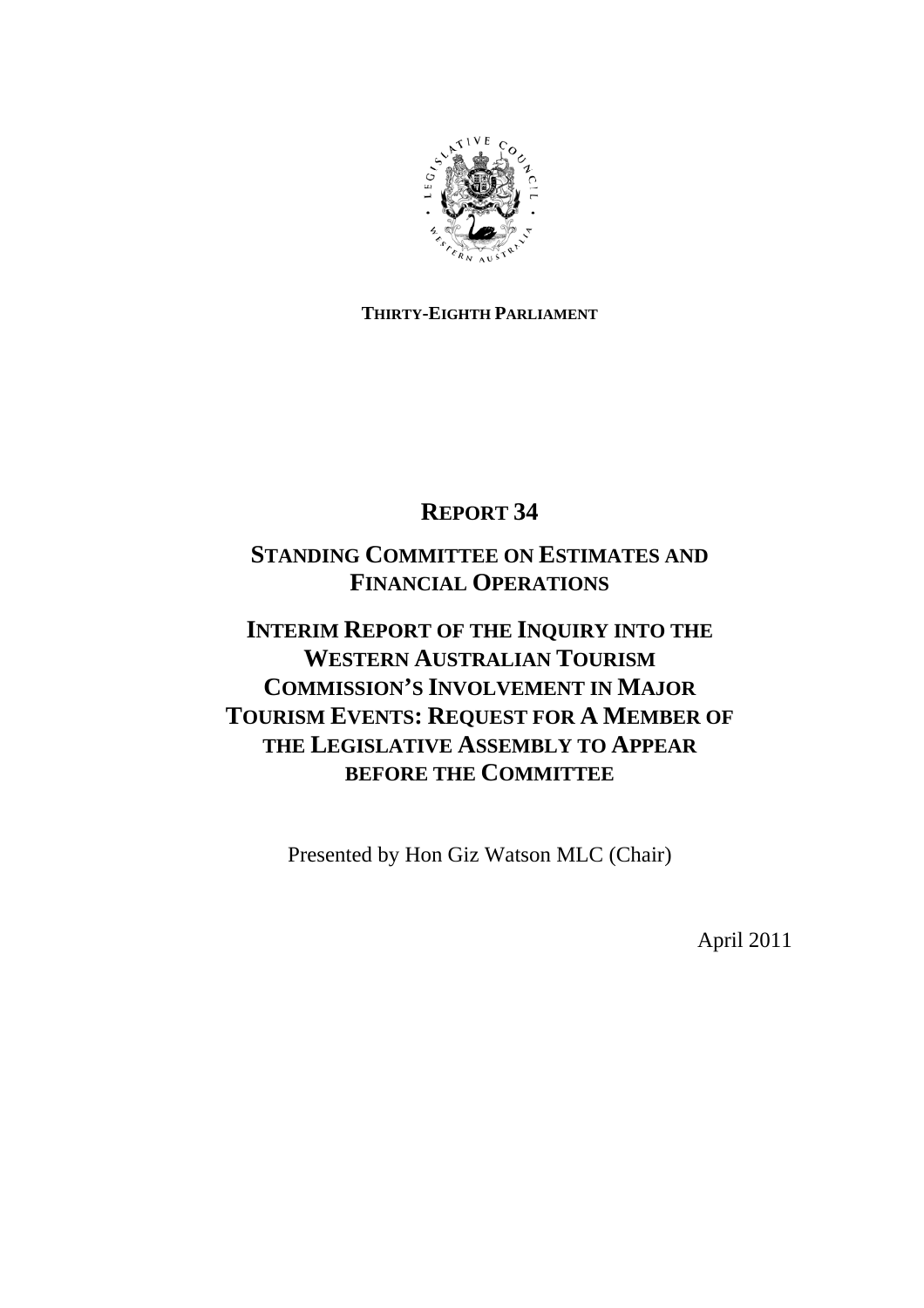## **STANDING COMMITTEE ON ESTIMATES AND FINANCIAL OPERATIONS**

#### **Date first appointed:**

30 June 2005

### **Terms of Reference:**

The following is an extract from Schedule 1 of the Legislative Council Standing Orders:

### "**2. Standing Committee on Estimates and Financial Operations**

- 2.1 An *Estimates and Financial Operations Committee* is established.
- 2.2 The Committee consists of 5 Members, 3 of whom shall be non-government Members.
- 2.3 The functions of the Committee are to consider and report on
	- (a) the estimates of expenditure laid before the Council each year;
	- (b) any matter relating to the financial administration of the State;
	- (c) any bill or other matter relating to the foregoing functions referred by the House;
	- (d) to consult regularly with the Auditor General and any person holding an office of a like character."

### **Members as at the time of this inquiry:**

| Hon Giz Watson MLC (Chair)                                | Hon Ljiljanna Ravlich MLC        |
|-----------------------------------------------------------|----------------------------------|
| Hon Philip Gardiner MLC (Deputy Chair)                    | Hon Ken Travers MLC              |
| Hon Liz Behjat MLC                                        |                                  |
| Staff as at the time of this inquiry:                     |                                  |
| Steve Hales, Advisory Officer (General)                   | Carolyna Malouf, Committee Clerk |
| <b>Address:</b>                                           |                                  |
| Parliament House, Perth WA 6000, Telephone (08) 9222 7222 |                                  |
| lcco@parliament.wa.gov.au                                 |                                  |
| Website: http://www.parliament.wa.gov.au                  |                                  |

#### **ISBN 978-1-921634-63-5**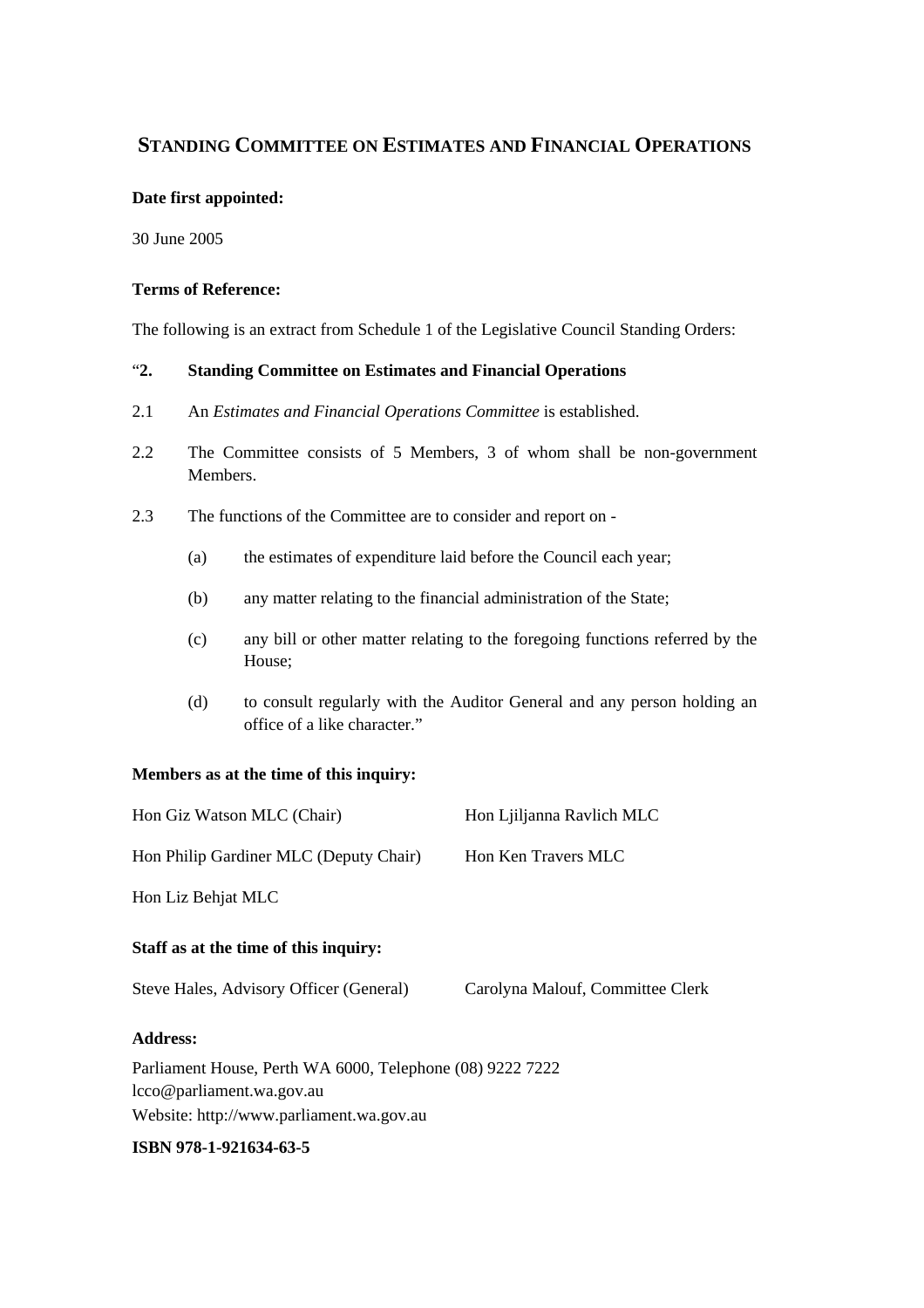# **CONTENTS**

| $\mathcal{D}$ | APPEARANCE OF AN ASSEMBLY MEMBER BEFORE A LEGISLATIVE COUNCIL |  |
|---------------|---------------------------------------------------------------|--|
|               |                                                               |  |
|               |                                                               |  |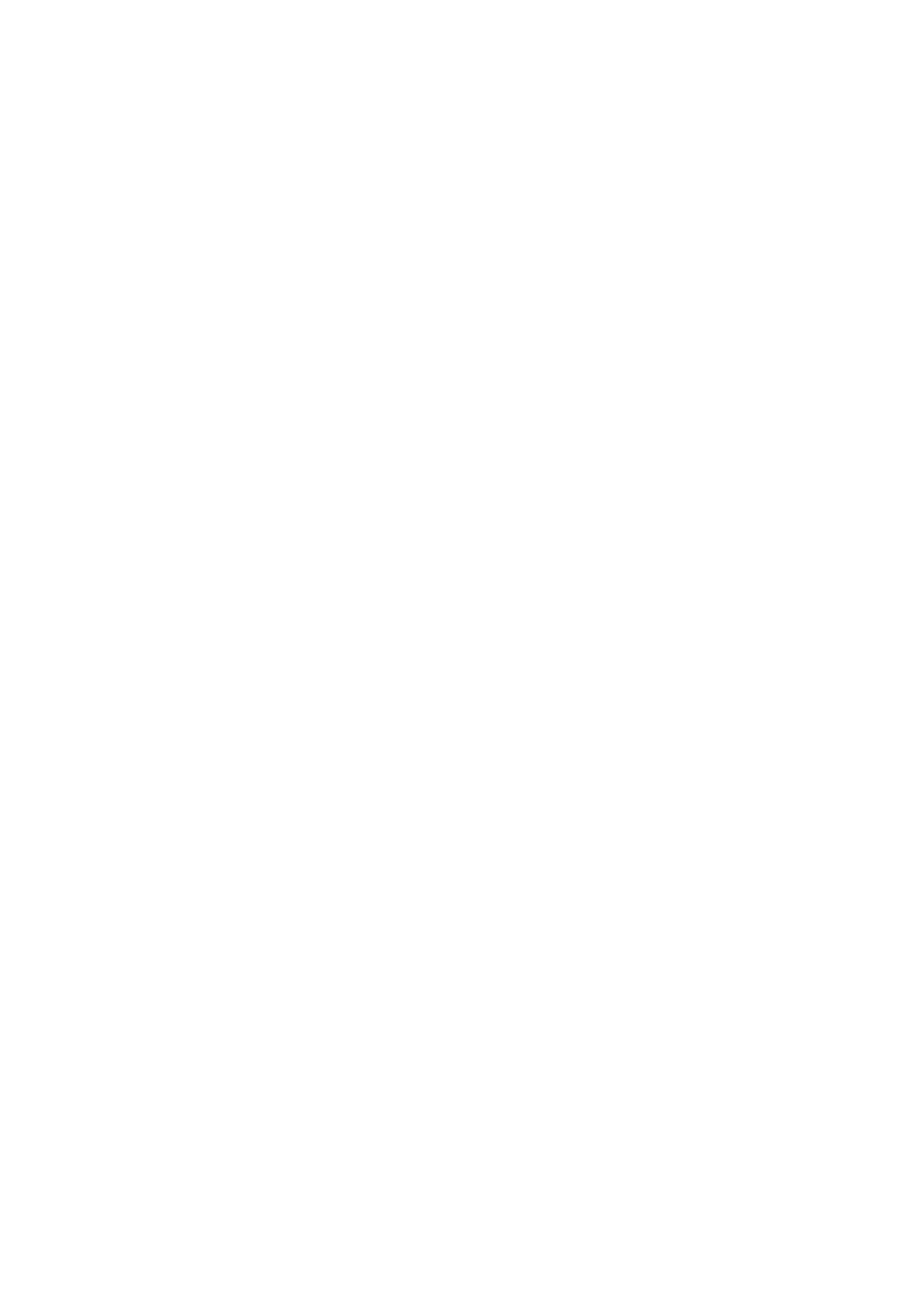#### **REPORT OF THE STANDING COMMITTEE ON ESTIMATES AND FINANCIAL OPERATIONS**

#### **INTERIM REPORT OF THE INQUIRY INTO THE WESTERN AUSTRALIAN TOURISM COMMISSION'S INVOLVEMENT IN MAJOR TOURISM EVENTS: REQUEST FOR A MEMBER OF THE LEGISLATIVE ASSEMBLY TO APPEAR BEFORE THE COMMITTEE**

#### **1 REFERENCE AND PROCEDURE**

1.1 On 21 February 2011, the Committee resolved to hold an inquiry with the following terms of reference:

> *… to inquire into and report on whether the Western Australian Tourism Commission's (and its subsidiaries including Eventscorp) involvement with and support for the One Movement for Music Festival is delivering value for money to the Western Australian taxpayer.*

> *With respect to the One Movement for Music Festival the Inquiry will consider:*

- *Western Australian Tourism Commission's corporate objectives and strategy in supporting this event;*
- *the effectiveness of Western Australian Tourism Commission's management with respect to arranging and/or participating in this event;*
- *the decision-making process and rationale behind Western Australian Tourism Commission's financial involvement in supporting this event;*
- *the apportionment of risk between the public and private sector with respect to this event;*
- *the adequacy of processes for evaluating whether this event meets the Western Australian Tourism Commission's expected outcomes; and*
- *any other relevant matter.<sup>1</sup>*

 $\overline{a}$ 1

Hon. Giz Watson, Chair, Standing Committee on Estimates and Financial Operations, Western Australia, Legislative Council, *Parliamentary Debates (Hansard),* 23 February 2011, p873c.